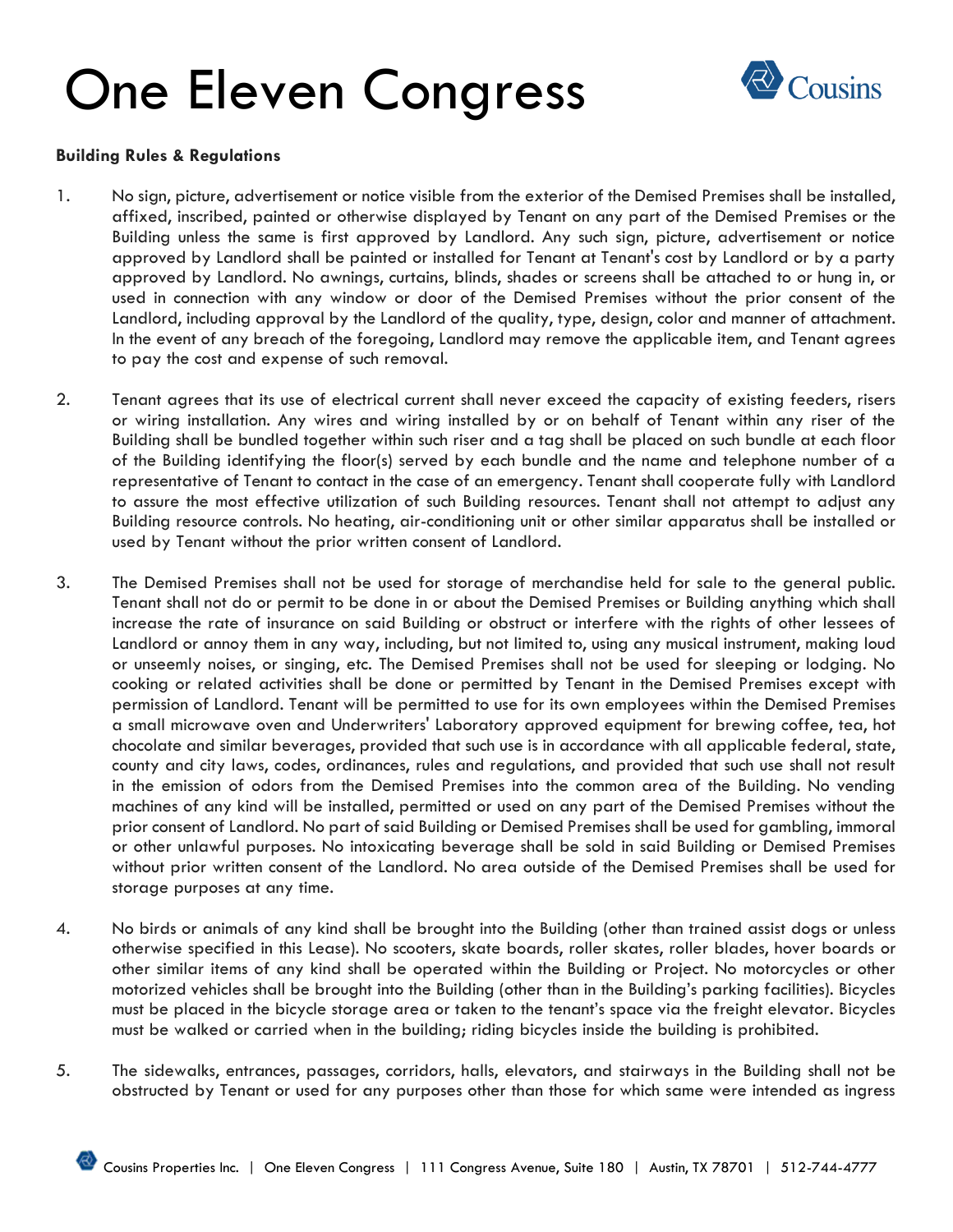

and egress. At no time shall any tenant permit its employees, agents, contractors or invitees to loiter in the common areas or elsewhere in or about the Building or Project. No windows, floors or skylights that reflect or admit light into the Building shall be covered or obstructed by Tenant, and no articles shall be placed on the window sills of the Building. Toilets, wash basins and sinks shall not be used for any purpose other than those for which they were constructed, and no sweeping, rubbish, or other obstructing or improper substances shall be thrown therein. Any damage resulting to them, or to heating apparatus, from misuse by Tenant or its employees, shall be borne by Tenant.

- 6. Tenant shall obtain such number of initial keys as Tenant elects for each entrance door in the Demised Premises as part of the Tenant Improvements. All locks must be keyed to the Building Master Key. Landlord may make a reasonable charge for any additional keys requested by Tenant following substantial completion of the Tenant Improvements. Once the initial manner of securing the Demised Premises is established, no additional lock, latch or bolt of any kind shall be placed upon any door nor shall any changes be made in existing locks without written consent of Landlord utilizing Landlord's designated locksmith. At the termination of the Lease, Tenant shall return to Landlord all keys furnished to Tenant by Landlord, or otherwise procured by Tenant, and in the event of loss of any keys so furnished, Tenant shall pay to Landlord the cost thereof. Landlord shall also provide Tenant with access cards equal to the parking ratio specified in the Lease.
- 7. Landlord shall have the right to prescribe the weight, position and manner of installation of heavy articles such as safes, machines and other equipment brought into the Building. Tenant shall not allow the building structure within the Demised Premises, nor shall Tenant cause the elevators of the Building, to be loaded beyond rated capacities. No safes, furniture, boxes, large parcels or other kind of freight shall be taken to or from the Demised Premises or allowed in any elevator, hall or corridor except at times allowed by Landlord. Tenant shall make prior arrangements with Landlord for use of freight elevator for the purpose of transporting such articles and such articles may be taken in or out of said Building only between or during such hours as may be arranged with and designated by Landlord. The persons employed to move the same must be approved by Landlord. Landlord reserves the right to inspect and, where deemed appropriate by Landlord, to open all freight coming into the Building and to exclude from entering the Building all freight which is in violation of any of these Rules and Regulations and all freight as to which inspection is not permitted. No hand trucks, mail carts, floats or dollies shall be used in passenger elevators. All hand trucks, mail carts, floats or dollies used by Tenant or its service providers for the delivery or receipt of any freight shall be equipped with rubber tires.
- 8. Tenant shall not cause or permit any gases, liquids or odors to be produced upon or permeate from the Demised Premises, and no flammable, combustible or explosive fluid, chemical or substance shall be brought into the Building. Tenant shall prevent inadequate ventilation from and will assure proper operation of any HVAC systems and/or office equipment under Tenant's control, and Tenant will not allow any unsafe levels of chemical or biological contaminants in the Demised Premises and will take all steps necessary to prevent the release of such contaminants from adhesives, machinery, and cleaning agents. Tenant shall cooperate in all respects with Landlord regarding the management of the indoor air quality in the Building and in connection with the development and implementation of an indoor air quality management plan for the Building. If Tenant shall assert that the air quality in the Demised Premises is unsatisfactory or if Tenant shall request any air quality testing within the Demised Premises, Landlord may elect to cause its consultant to test the air quality within the Demised Premises and to issue a report regarding same. If the report from such tests indicates that the air quality within the Demised Premises is comparable to the air quality of other Class A office buildings in the market area of the Building, or if the report from such tests indicates that the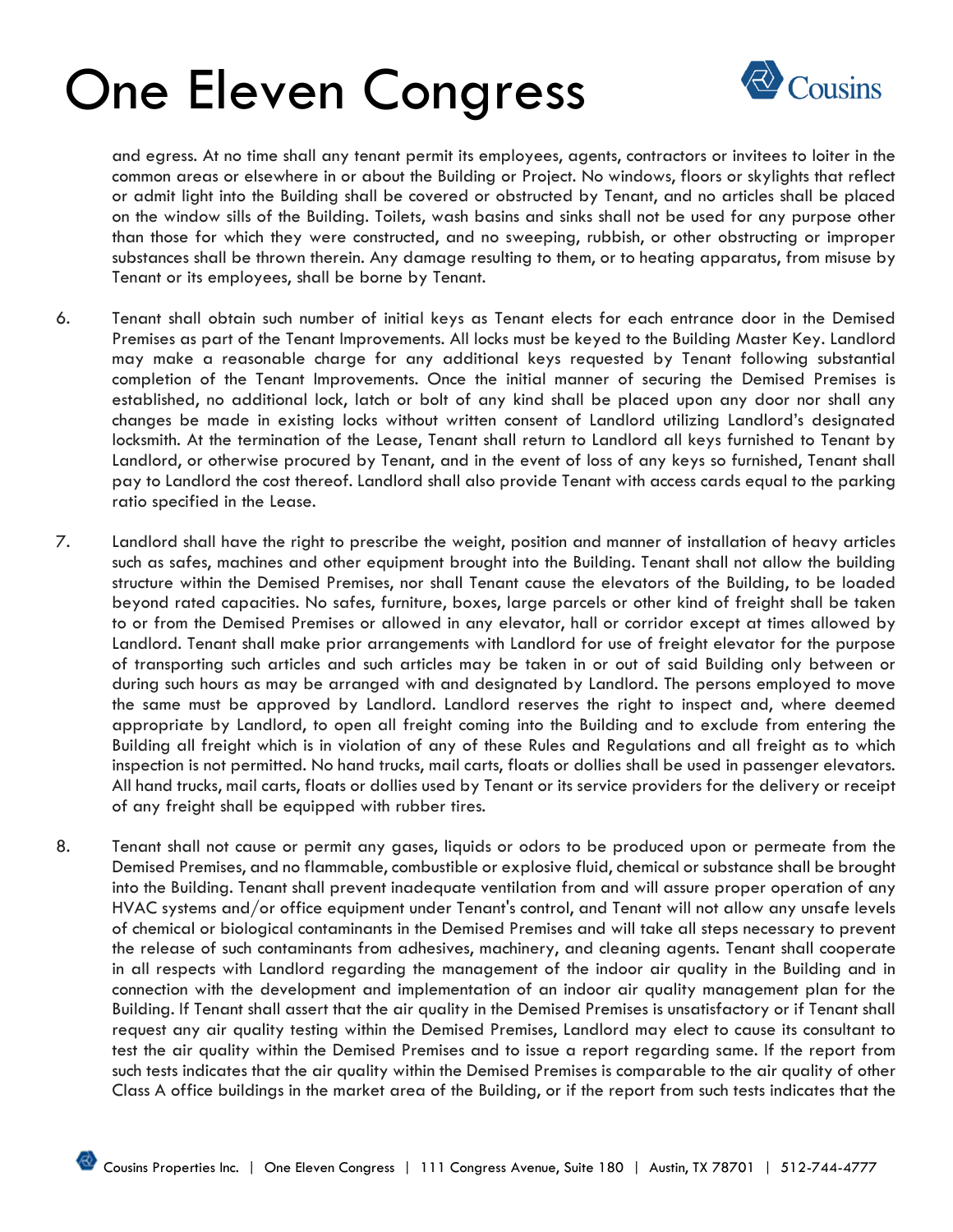

air quality does not meet such standard as a result of the activities caused or permitted by Tenant in the Demised Premises, Tenant shall reimburse Landlord for all costs of the applicable tests and report. Additionally, in the event Tenant shall cause or permit any activity which shall adversely affect the air quality in the Demised Premises, in the common area of the Building or in any premises within the Building, Tenant shall be responsible for all costs of remedying same.

- 9. Smoking shall not be permitted in any part of the Project including the garage, loading dock, balconies, courtyards and all common areas. Tenant shall not permit its employees, invitees or guests to smoke in the Demised Premises or the lobbies, balconies, passages, corridors, elevators, vending rooms, rest rooms, stairways or any other area shared in common with other tenants in the Building, or permit its employees, invitees, or guests to loiter at the Building entrances or balconies for the purposes of smoking. Landlord may, but shall not be required to, designate an area for smoking outside the Building; provided, however, in no event will smoking be permitted within 30' of the exterior doors to the Project.
- 10. Every person, including Tenant, its employees and visitors, entering and leaving the Building may be questioned by security personnel as to that person's business therein and may be required to produce a valid picture identification and to sign such person's name on a form provided by Landlord for registering such person; provided that, except for emergencies or other extraordinary circumstances, such procedures shall not be required between the hours of 7:00 a.m. and 7:00 p.m. on all days except Saturdays, Sundays and Holidays. Landlord may also implement a card access security system to control access to the Building during such other times. Landlord shall not be liable for excluding any person from the Building during such other times, or for admission of any person to the Building at any time, or for damages or loss for theft resulting therefrom to any person, including Tenant.
- 11. Unless agreed to in writing by Landlord, Tenant shall not employ any person other than Landlord's contractors for the purpose of cleaning and taking care of the Demised Premises. Cleaning service will not be furnished on nights when rooms are occupied after 6:30 p.m., unless, by agreement in writing, service is extended to a later hour for specifically designated rooms. Landlord shall not be responsible for any loss, theft, mysterious disappearance of or damage to, any property, however occurring. Only persons authorized by the Landlord may furnish ice, drinking water, towels, and other similar services within the Building and only at hours and under regulations fixed by Landlord.
- 12. No connection shall be made to the electric wires or gas or electric fixtures or HVAC equipment, without the consent in writing on each occasion of Landlord. All glass, locks and trimmings in or upon the doors and windows of the Demised Premises shall be kept whole and in good repair. Tenant shall not injure, overload or deface the Building, the woodwork or the walls of the Demised Premises, nor permit upon the Demised Premises any noisome, noxious, noisy or offensive business.
- 13. If Tenant requires wiring for a bell or buzzer system, such wiring shall be done by an electrician approved by Landlord in its reasonable discretion. All wiring for telephone or any similar service shall be approved by Landlord in its reasonable discretion, and no boring or cutting for wiring shall be done unless approved by Landlord or its representatives, as stated. The electric current shall not be used for space heaters unless written permission to do so shall first have been obtained from Landlord or its representatives in writing, and at an agreed cost to Tenant.
- 14. Tenant and its employees and invitees shall observe and obey all parking and traffic regulations as imposed by Landlord. Landlord may charge an hourly rate (as determined by Landlord from time to time)

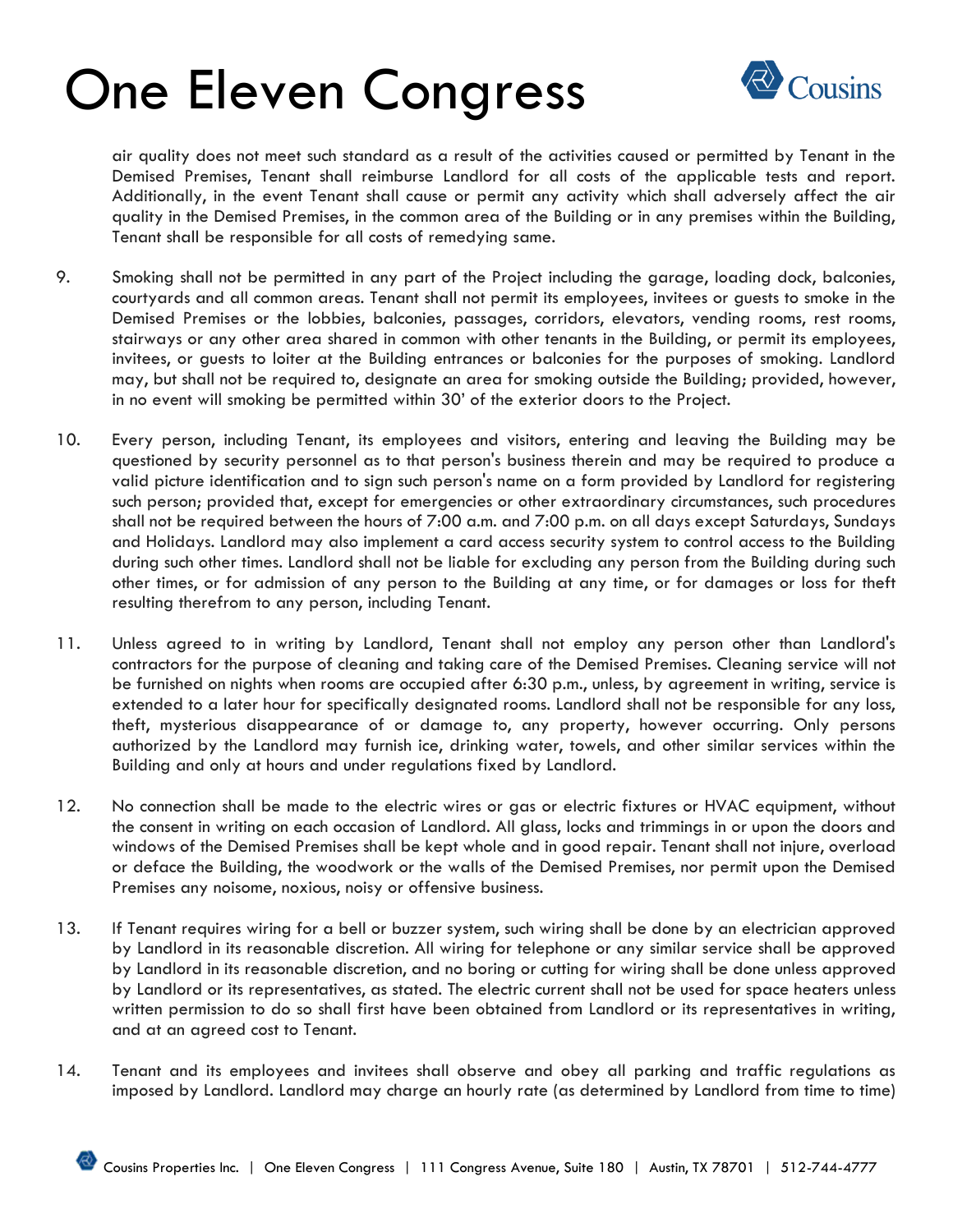

for any visitor parking in the Building parking facilities. Failure to observe the rules and regulations shall terminate an individual's right to use the Parking Facility and subject the vehicle in violation to removal and/or impoundment. Parking stickers and access cards or other forms of identification supplied by Landlord shall remain the property of Landlord and not the property of a tenant and are not transferable. All vehicles shall be parked only in areas designated therefor by Landlord. If vehicles are blocking driveways or passageways or parked in violation of Landlord's rules and regulations or are otherwise parked in unauthorized areas or spaces, Landlord may exercise vehicle removal remedies under Tex. Transp. Code Ann. 684.011 et. seq. (Vernon 2010), as the same may be amended from time to time. The owner of the vehicle or its driver assumes all risk and responsibility for damage, loss or theft to vehicles, personal property or persons while such vehicle is in the Parking Facility.

- 15. Canvassing, peddling, soliciting and distribution of handbills or any other written materials in the Building are prohibited, and Tenant shall cooperate to prevent the same.
- 16. Tenant agrees to participate in the waste recycling programs implemented by Landlord for the Building, including any programs and procedures for recycling writing paper, computer paper, shipping paper, boxes, newspapers and magazines and aluminum cans. Tenant shall provide collection receptacles for recyclable paper and/or recyclable aluminum cans in the Demised Premises, Tenant shall designate an appropriate place within the Demised Premises for placement thereof, and Tenant shall cause its employees to place their recyclable papers and/or cans into the applicable receptacles on a daily basis. Tenant shall store all of its trash and garbage within the interior of the Demised Premises. No materials shall be placed in the Building's trash containers or receptacles if such material is of such a nature that it may not be disposed of in the ordinary and customary manner, or if such an act would violate any law or ordinance governing such removal and disposal.
- 17. Any special work or services requested by Tenant to be provided by Landlord shall be provided by Landlord only upon request received at the Project management office. Building personnel shall not perform any work or provide any services outside of their regular duties unless special instructions have been issued from Landlord or its managing agent.
- 18. Tenant shall not permit or suffer the Demised Premises to be occupied or used in any manner offensive or objectionable to Landlord or other occupants of the Building by reason of noise and/or vibrations, or interfere in any way with other tenants or those having business therein. Without limiting the generality of the foregoing, Tenant agrees it will not breach the covenant of quiet enjoyment for other tenants, and Tenant agrees not to make or permit any disturbing noises, including but not limited to, cheering, yelling, shouting, whistling, loud clapping, foot stomping, and/or instrument playing in, on or about the Demised Premises. Tenant shall keep the volume of any employee or guest, radio, public address systems, stereo, televisions, and any other piece of equipment which emits sound sufficiently low so as not to disturb other tenants or those having business in the Building. Any machines, equipment, instruments, systems or other property of Tenant or its employees, agents, guests, invitees, licensees or other related parties of Tenant, which causes noise or vibration that may be transmitted to the structure of the Building or any space therein to such a degree objectionable to Landlord or any other tenants or occupants of the Building, shall be placed and maintained by Tenant, at Tenant's expense, on vibration eliminators or other devices sufficient to eliminate such noise or vibration, and Tenant shall ensure that the operation thereof and Tenant's use of the Demised Premises is such that such noise and vibration is eliminated. Without limiting Landlord's other rights and remedies, if Tenant violates any of the foregoing, Landlord may, at Tenant's sole cost and expense, install such eliminators, devices, ceiling tiles, sound mufflers, sound boxes or other such items as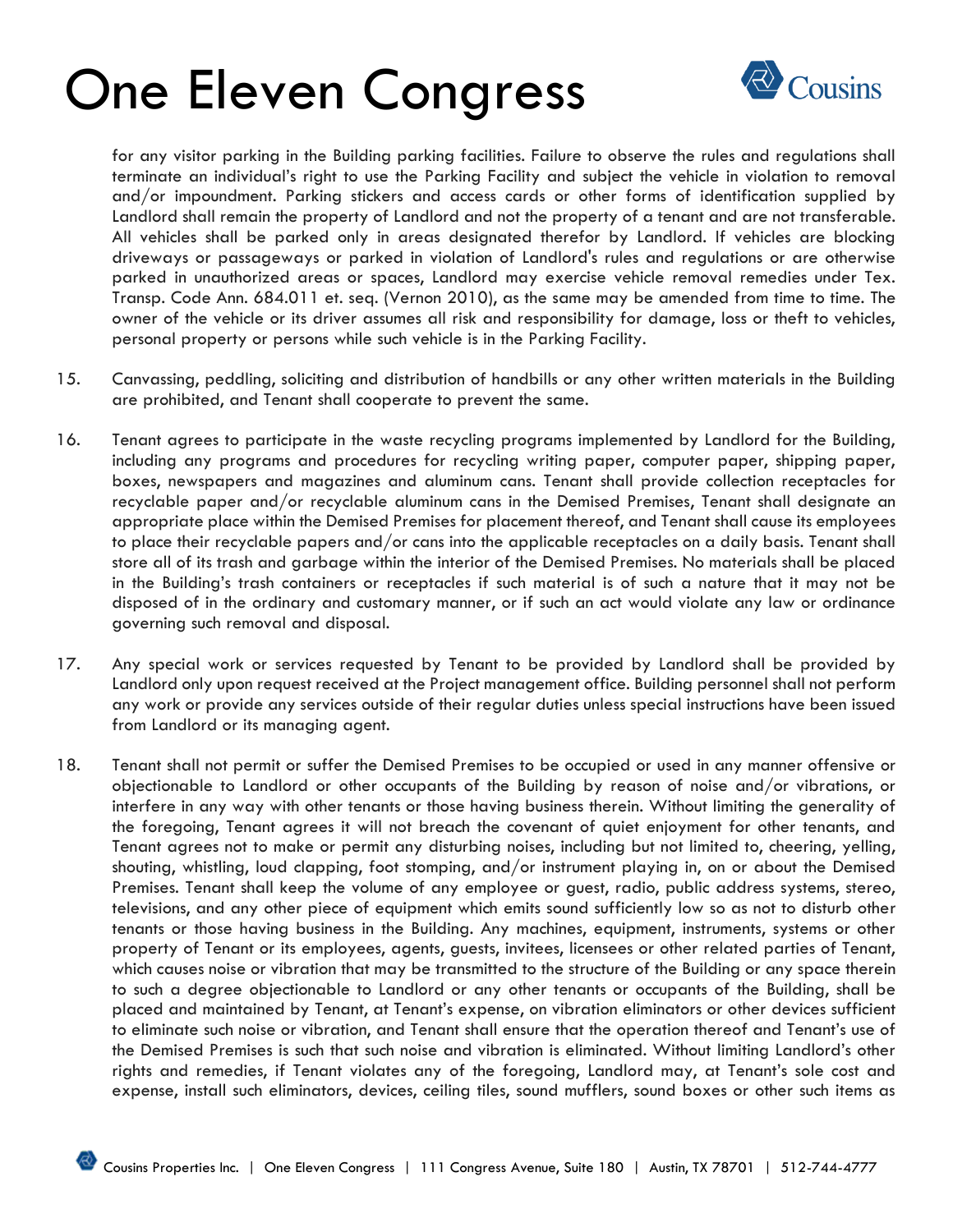

Landlord determines necessary to eliminate any noise or vibration being transmitted out of Tenant's Demised Premises. Tenant shall bear the cost and expense of any such installations and any acoustical or structural engineer hired by Landlord in connection therewith, which shall be payable by Tenant upon demand.

- 19. Landlord shall have the right to change the name of the Building and to change the street address of the Building, provided that in the case of a change in the street address, Landlord shall give Tenant not less than 180 days prior notice of the change, unless the change is required by governmental authority.
- 20. The directory of the Building will be provided for the display of the name and location of the tenants. Landlord must first approve any additional name which Tenant shall desire to place upon said directory.
- 21. All tenants will refer any contractors, contractor's representatives and installation technicians rendering any services to them to Landlord for Landlord's supervision and approval prior to commencement of any work. This requirement extends to any work covered by the Work Letter or undertaken after lease commencement. Such work also falls under the requirements of the Work Letter.
- 22. Landlord reserves the right to exclude or to expel from the Building any person who, in Landlord's judgment, is intoxicated or under the influence of liquor or drugs, or who is in violation of any of these Rules and Regulations.
- 23. Landlord has the right to evacuate the Building in the event of an emergency or catastrophe. Tenant is responsible for accounting for the whereabouts of its employees after an evacuation of the Demised Premises and/or the Building and reporting same to Landlord's designated personnel. Tenant shall maintain an updated list of its employees and shall appoint a contact person, who shall promptly let the Building manager and emergency personnel know which, if any, of its employees are unaccounted for after an evacuation. Tenant is responsible for providing Landlord with a current list of mobility impaired persons at all times.
- 24. No firearms or weapons of any kind or allowed within the Demised Premises or the Building.
- 25. To ensure that safety requirements are met and balcony flooring is protected, any proposed items to be placed on balconies such as chairs, tables, stools, etc. must be proposed for Landlord review and approval. All items must adhere to exterior balcony rules and regulations. Damage to any items placed on balconies resulting from high wind or inclement weather is solely Tenant's responsibility to repair. Damage to the exterior walls or windows resulting from the placement of these items on the balconies is fully the responsibility of Tenant and may be repaired at the Landlord's option and charged back to the Tenant.
- 26. Any violation of these rules and regulations will be a default by Tenant under its Lease and Landlord shall have all rights and remedies available to Landlord under the Lease, at law and in equity. Without limiting the generality of the foregoing, Landlord has the right to develop a system of fines and other remedial actions which may be necessary or desirable to enforce and monitor compliance with these rules and regulations. Any fine imposed by Landlord shall be paid by Tenant to Landlord as rent, upon demand, and is secured and may be collected in the manner set forth in the Lease with respect to rent.
- 27. Landlord may waive any one or more of these Rules and Regulations for the benefit of any particular lessee, but no such waiver by Landlord shall be construed as a waiver of such Rules and Regulations in